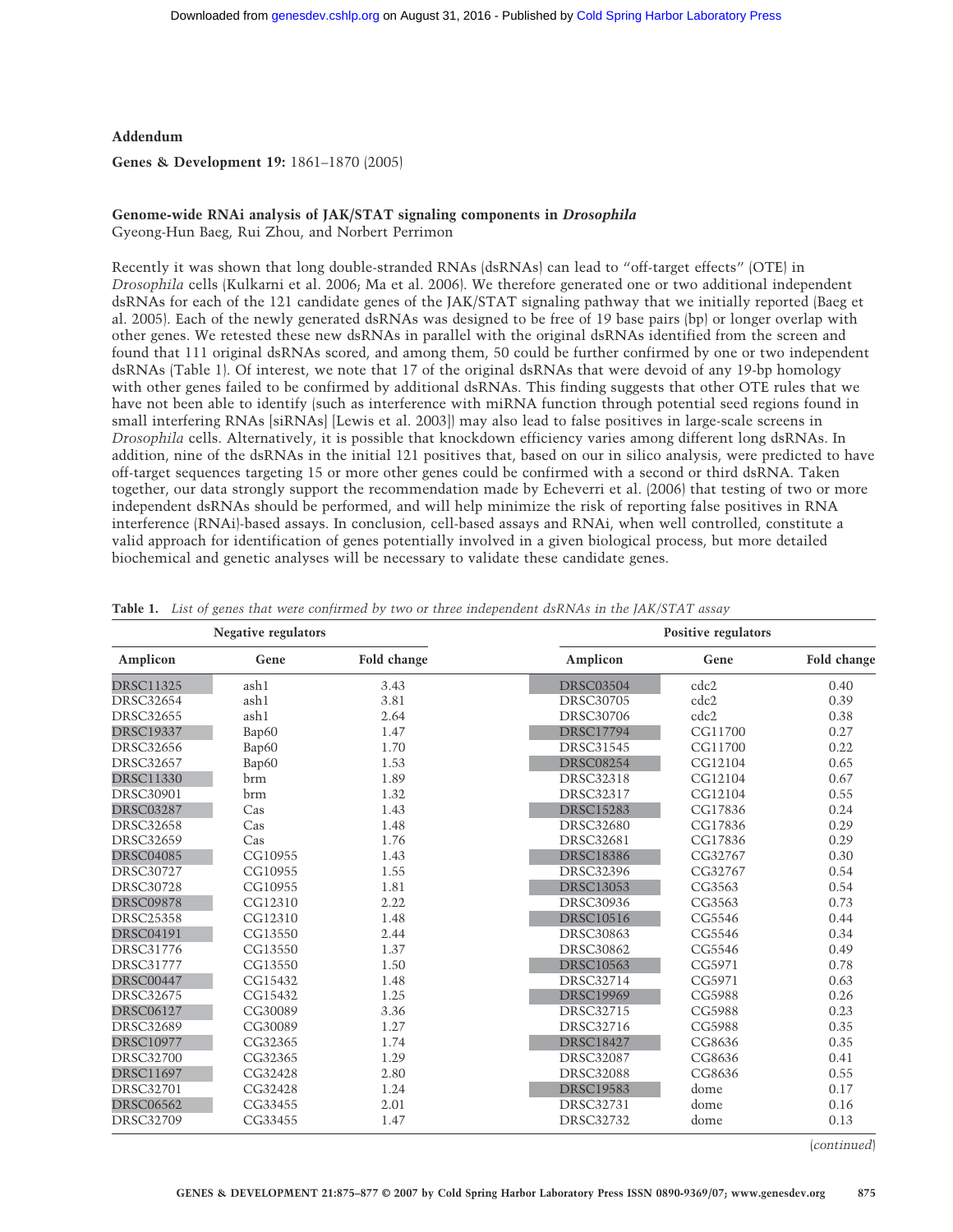## **Table 1.** (*continued*)

| <b>Negative regulators</b> |                |             | Positive regulators |          |             |
|----------------------------|----------------|-------------|---------------------|----------|-------------|
| Amplicon                   | Gene           | Fold change | Amplicon            | Gene     | Fold change |
| DRSC32710                  | CG33455        | 1.38        | <b>DRSC16704</b>    | Hmgcr    | 0.34        |
| <b>DRSC04360</b>           | CG3363         | 1.37        | <b>DRSC31628</b>    | Hmgcr    | 0.77        |
| <b>DRSC32064</b>           | CG3363         | 1.90        | <b>DRSC20340</b>    | hop      | 0.23        |
| <b>DRSC18349</b>           | CG4136         | 3.83        | <b>DRSC32739</b>    | hop      | 0.25        |
| <b>DRSC32406</b>           | CG4136         | 3.27        | <b>DRSC32740</b>    | hop      | 0.23        |
| <b>DRSC32407</b>           | CG4136         | 3.59        | <b>DRSC00708</b>    | lilli    | 0.56        |
| <b>DRSC10635</b>           | CG6434, CG5585 | 1.51        | <b>DRSC32745</b>    | $1$ illi | 0.49        |
| <b>DRSC32720</b>           | CG6434         | 1.24        | <b>DRSC32746</b>    | lilli    | 0.65        |
| <b>DRSC11848</b>           | CG7752         | 1.53        | <b>DRSC11251</b>    | Pdp1     | 0.58        |
| DRSC31702                  | CG7752         | 1.29        | <b>DRSC32517</b>    | Pdp1     | 0.77        |
| DRSC31701                  | CG7752         | 1.48        | <b>DRSC11285</b>    | Snap     | 0.54        |
| <b>DRSC20132</b>           | CG8949         | 1.89        | DRSC31261           | Snap     | 0.20        |
| DRSC32727                  | CG8949         | 1.44        | <b>DRSC16870</b>    | Stat92E  | 0.17        |
| <b>DRSC32728</b>           | CG8949         | 1.43        | <b>DRSC32773</b>    | Stat92E  | 0.23        |
| <b>DRSC04096</b>           | enok           | 2.51        | <b>DRSC32774</b>    | Stat92E  | 0.27        |
| <b>DRSC32735</b>           | enok           | 1.81        | <b>DRSC00843</b>    | ush      | 0.14        |
| <b>DRSC32736</b>           | enok           | 2.38        | <b>DRSC32226</b>    | ush      | 0.42        |
| <b>DRSC16651</b>           | jumu           | 1.59        | <b>DRSC32227</b>    | ush      | 0.34        |
| <b>DRSC32741</b>           | jumu           | 2.02        |                     |          |             |
| DRSC32742                  | jumu           | 1.81        |                     |          |             |
| <b>DRSC04696</b>           | ken            | 4.83        |                     |          |             |
| <b>DRSC31748</b>           | ken            | 1.69        |                     |          |             |
| <b>DRSC06948</b>           | lolal          | 1.76        |                     |          |             |
| <b>DRSC32751</b>           | lolal          | 1.64        |                     |          |             |
| <b>DRSC32752</b>           | lolal          | 1.78        |                     |          |             |
| <b>DRSC15378</b>           | mor            | 1.35        |                     |          |             |
| DRSC32754                  | mor            | 1.30        |                     |          |             |
| <b>DRSC14209</b>           | Nup98          | 1.38        |                     |          |             |
| <b>DRSC31803</b>           | Nup98          | 1.29        |                     |          |             |
| <b>DRSC11874</b>           | Pitslre        | 1.55        |                     |          |             |
| <b>DRSC31971</b>           | Pitslre        | 1.56        |                     |          |             |
| <b>DRSC08683</b>           | Ptp61F         | 4.39        |                     |          |             |
| DRSC32761                  | Ptp61F         | 4.52        |                     |          |             |
| <b>DRSC32762</b>           | Ptp61F         | 4.01        |                     |          |             |
| <b>DRSC17034</b>           | puc            | 1.84        |                     |          |             |
| DRSC31024                  | puc            | 1.34        |                     |          |             |
| <b>DRSC02455</b>           | Socs36E        | 5.46        |                     |          |             |
| <b>DRSC30658</b>           | Socs36E        | 2.32        |                     |          |             |
| <b>DRSC30659</b>           | Socs36E        | 5.54        |                     |          |             |
| <b>DRSC16211</b>           | Ssdp           | 1.46        |                     |          |             |
| <b>DRSC31311</b>           | Ssdp           | 1.29        |                     |          |             |
| <b>DRSC31310</b>           | Ssdp           | 1.51        |                     |          |             |
| <b>DRSC11309</b>           | Trn            | 1.53        |                     |          |             |
| <b>DRSC32778</b>           | Tm             | 1.22        |                     |          |             |
| <b>DRSC17089</b>           | trx            | 4.90        |                     |          |             |
| <b>DRSC32779</b>           | trx            | 4.20        |                     |          |             |
| <b>DRSC32780</b>           | trx            | 5.87        |                     |          |             |
| <b>DRSC20381</b>           | $unc-4$        | 1.99        |                     |          |             |
| <b>DRSC32781</b>           | unc-4          | 1.61        |                     |          |             |
| <b>DRSC03641</b>           | zf30C          | 1.55        |                     |          |             |
| <b>DRSC32783</b>           | zf30C          | 1.83        |                     |          |             |
| <b>DRSC32784</b>           | zf30C          | 1.77        |                     |          |             |

The average reporter activity from multiple control samples treated with *lacZ* dsRNA was set as 1 and those from samples treated with test dsRNAs were calculated accordingly. Results shown were the average values from three independent experiments conducted in duplicate. The cut-off values are 1.2 and 0.8 for negative and positive regulators, respectively. The original amplicons are shaded.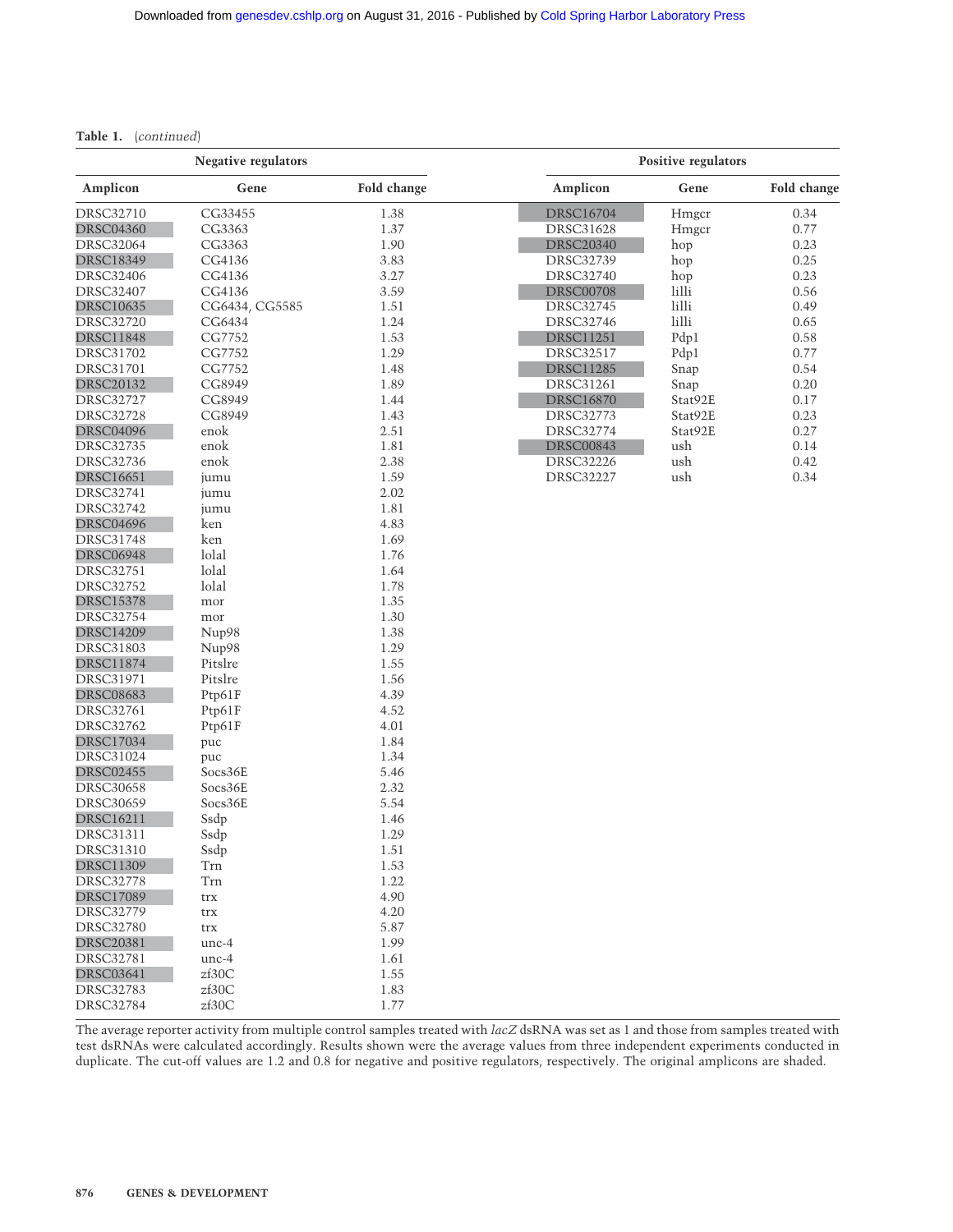## **References**

- Baeg, G.H., Zhou, R., and Perrimon, N. 2005. Genome-wide RNAi analysis of JAK/STAT signaling components in *Drosophila. Genes* & *Dev.* **19:** 1861–1870.
- Echeverri, C.J., Beachy, P.A., Baum, B., Boutros, M., Buchholz, F., Chanda, S.K., Downward, J., Ellenberg, J., Fraser, A.G., Hacohen, N., et al. 2006. Minimizing the risk of reporting false positives in large-scale RNAi screens. *Nat. Methods* **3:** 777–779.
- Kulkarni, M.M., Booker, M., Silver, S.J., Friedman, A., Hong, P., Perrimon, N., and Mathey-Prevot, B. 2006. Evidence of offtarget effects associated with long dsRNAs in *Drosophila melanogaster* cell-based assays. *Nat. Methods* **3:** 833–838.
- Lewis, B.P., Shih, I.H., Jones-Rhoades, M.W., Bartel, D.P., and Burge, C.B. 2003. Prediction of mammalian microRNA targets. *Cell* **115:** 787–798.
- Ma, Y., Creanga, A., Lum, L., and Beachy, P.A. 2006. Prevalence of off-target effects in *Drosophila* RNA interference screens. *Nature* **443:** 359–363.